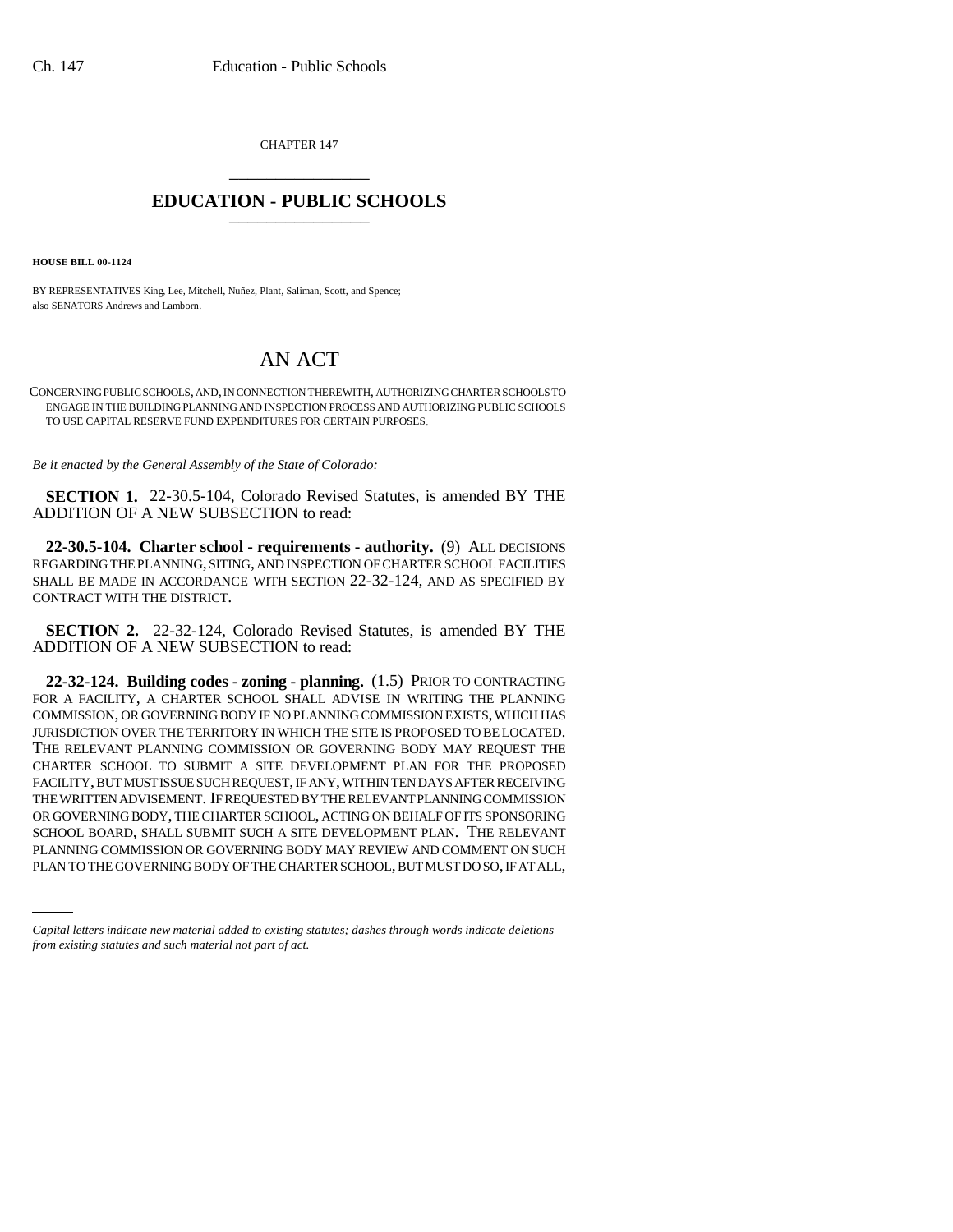WITHIN THIRTY DAYS AFTER RECEIVING SUCH PLAN. THE RELEVANT PLANNING COMMISSION OR GOVERNING BODY, IF NOT SATISFIED WITH THE RESPONSE TO SUCH COMMENTS, MAY REQUEST A HEARING BEFORE THE BOARD OF EDUCATION REGARDING SUCH PLAN. SUCH HEARING SHALL BE HELD, IF AT ALL, WITHIN THIRTY DAYS AFTER THE REQUEST OF THE RELEVANT PLANNING COMMISSION OR GOVERNING BODY. THE CHARTER SCHOOL THEN MAY PROCEED WITH ITS SITE DEVELOPMENT PLAN UNLESS PROHIBITED FROM DOING SO BY SCHOOL BOARD RESOLUTION.

**SECTION 3.** Article 42 of title 22, Colorado Revised Statutes, is amended BY THE ADDITION OF A NEW SECTION to read:

**22-42-129. Limitation on actions.** NO ACTION SHALL BE BROUGHT QUESTIONING THE LEGALITY OF ANY BONDS OR LOANS AUTHORIZED BY THIS TITLE OR ANY RESOLUTION, PROCEEDING, OR CONTRACT IN CONNECTION WITH SUCH BONDS OR LOANS ON AND AFTER THIRTY DAYS FROM THE EFFECTIVE DATE OF THE RESOLUTION AUTHORIZING THE ISSUANCE OF SUCH BONDS OR THE EXECUTION OF ANY LOAN AGREEMENT.

**SECTION 4.** 22-45-101 (2), Colorado Revised Statutes, is amended to read:

**22-45-101. Definitions.** As used in this article, unless the context otherwise requires:

(2) "Capital outlay expenditures" means those expenditures which THAT result in the acquisition of fixed assets or additions to fixed assets which THAT the board anticipates will have benefits for more than one year. They are expenditures, WHETHER BY PURCHASE OR LEASE, for land or existing buildings, improvements of grounds, construction of buildings, additions to buildings, SOFTWARE LICENSING AGREEMENTS, or initial, additional, or replacement equipment. EQUIPMENT SHALL INCLUDE, BUT NOT BE LIMITED TO, THOSE ITEMS SET FORTH IN THE FINANCIAL POLICIES AND PROCEDURES HANDBOOK AUTHORIZED IN SECTION 22-44-203.

**SECTION 5.** 22-45-103 (1) (c) (I) (A), (1) (c) (I) (B), (1) (c) (I) (C), and (1) (c) (I) (F), Colorado Revised Statutes, are amended, and the said 22-45-103 (1) (c) (I) is further amended BY THE ADDITION OF A NEW SUB-SUBPARAGRAPH, to read:

**22-45-103. Funds - repeal.** (1) The following funds are created for each school district for purposes specified in this article:

(c) **Capital reserve fund.** (I) Moneys allocated pursuant to the provisions of section 22-54-105 (2) shall be transferred from the general fund and recorded in the capital reserve fund along with the revenues received pursuant to section 39-5-132, C.R.S. Such revenues may be supplemented by gifts, donations, and tuition receipts. Unencumbered moneys in the fund may be transferred to a fund or an account within the general fund established in accordance with generally accepted accounting principles solely for the management of risk-related activities as identified in section 24-10-115, C.R.S., and article 13 of title 29, C.R.S., by resolution of the board of education when such transfer is deemed necessary by the board. Expenditures from the fund shall be limited to long-range capital outlay expenditures and shall be made only for the following purposes: